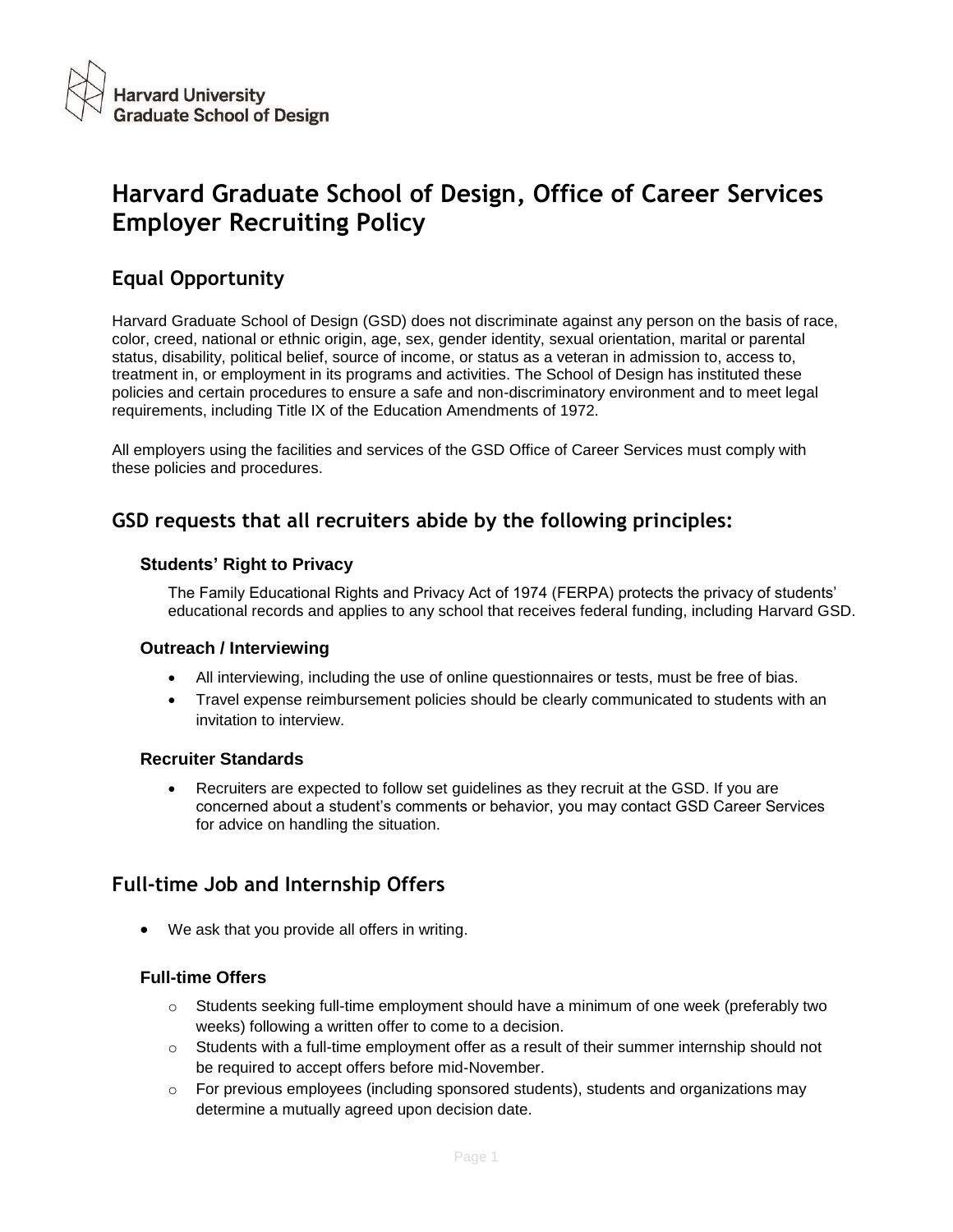### **Internship Offers (Summer and Year-round)**

- $\circ$  In line with federal employment law, we require that for-profit employers pay students at least the **[federal minimum hourly wage](https://webapps.dol.gov/elaws/elg/minwage.htm)** as well as time and half for hours worked over a 40 hour work week. **Please note that [state and/or city hourly minimum wage laws](https://www.dol.gov/whd/minwage/america.htm) may supersede the federal minimum wage law.**
- o *Paid Internship Offers:* Students with a paid internship offer should have a minimum of two weeks to come to a decision.
- o *Unpaid Internship Offers from a Non-profit or Government Employer:* Students are highly encouraged to apply for summer funding through the GSD's **[Community Service](https://communityservicefellowships.gsd.harvard.edu/about/)  [Fellowship Program](https://communityservicefellowships.gsd.harvard.edu/about/) (CSFP)**. (Students returning to campus in the fall following their summer internship are eligible.) Employers and students should allow until early to mid-April to come to a decision, when CSFP Summer Internship funding decisions are released.
- Should an employer not be in a position to abide by the timing above, clear expectations must be set during the interview/offer process.
- The full offer (including incentives, such as signing bonuses, travel or tuition reimbursement, housing) must remain open in line with the timing outlined above.
- Withdrawing job offers, whether verbal or written, violates professional standards and GSD policy. If your organization is considering retracting an offer for any reason, please call the Office of Career Services immediately.
- Should a student withdraw acceptance of a formal job or internship offer, we ask the employer to contact us.

### **Consequences for Recruiting Policy Violations**

- GSD Career Services will evaluate each recruiting policy violation on a case-by-case basis.
- Possible courses of action include: prohibiting a company from recruiting at the GSD for a period of time; this information is made available to students on our internal website in the company's permanent file.

### **Acceptance of Employer Policy**

- Failure to meet these policies may result in restricted access to, or denial of, GSD resources and services. To participate in our programming, we require you read and agree to our policies.
- The GSD utilizes an online career management system, **[CREATE](https://gsd-harvard-csm.symplicity.com/employers/)**, to post jobs and coordinate employer visits. Employers are asked to agree to GSD recruiting policies before jobs and oncampus recruiting visits are approved.